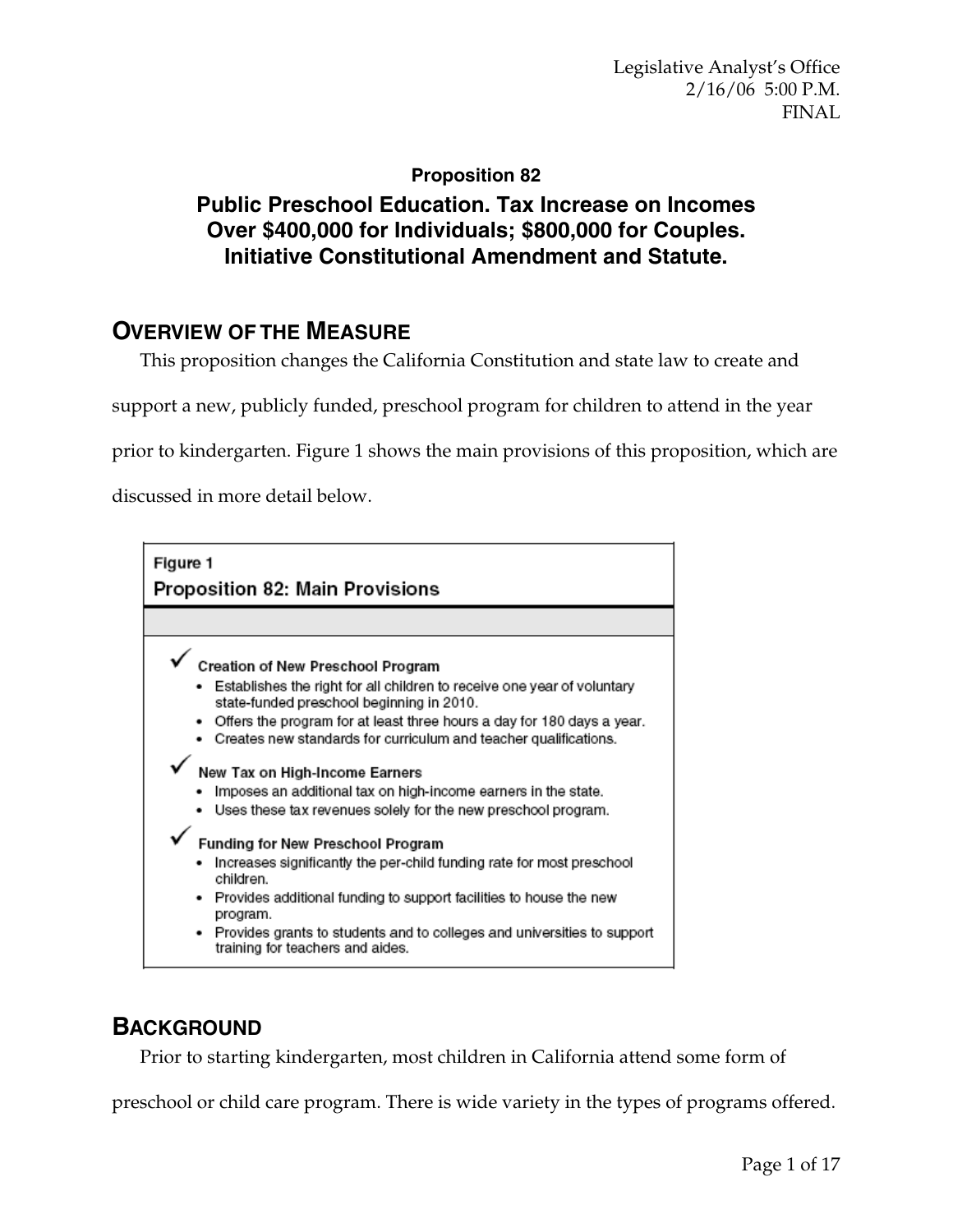Typically, a program where children are cared for in groups is referred to as *center-based care*, also known as a child or day care center, preschool, or nursery school. Survey data suggest that 62 percent of the state's 4-year olds attend some kind of center-based program prior to attending kindergarten. Participation rates, however, vary widely by family income level. For example, about 80 percent of 4-year olds in high-income families (earning over \$75,000 a year) attend center-based programs, while the comparable figure for low-income families (less than \$18,000 a year) is 49 percent. Children not in center-based care are tended by parents or relatives, or served by other arrangements (including babysitters, nannies, and family child care providers).

All center-based programs must meet minimum health and safety requirements in order to be licensed by the state. Of the children in center-based care, about one-half are served by state and federal programs. These programs primarily serve children who come from low-income families. The three largest programs are:

- *State Preschool.* This program provides services for 3 hours a day, 175 days a year. It focuses on helping children with both academic and developmental skills. The state spends about \$210 million annually for 4-year olds in the program.
- *State General Child Care.* This program, which typically runs 220 days a year, is similar to preschool in the morning, with adult-supervised enrichment programs in the afternoon. The state spends about \$150 million annually for 4-year olds in this program.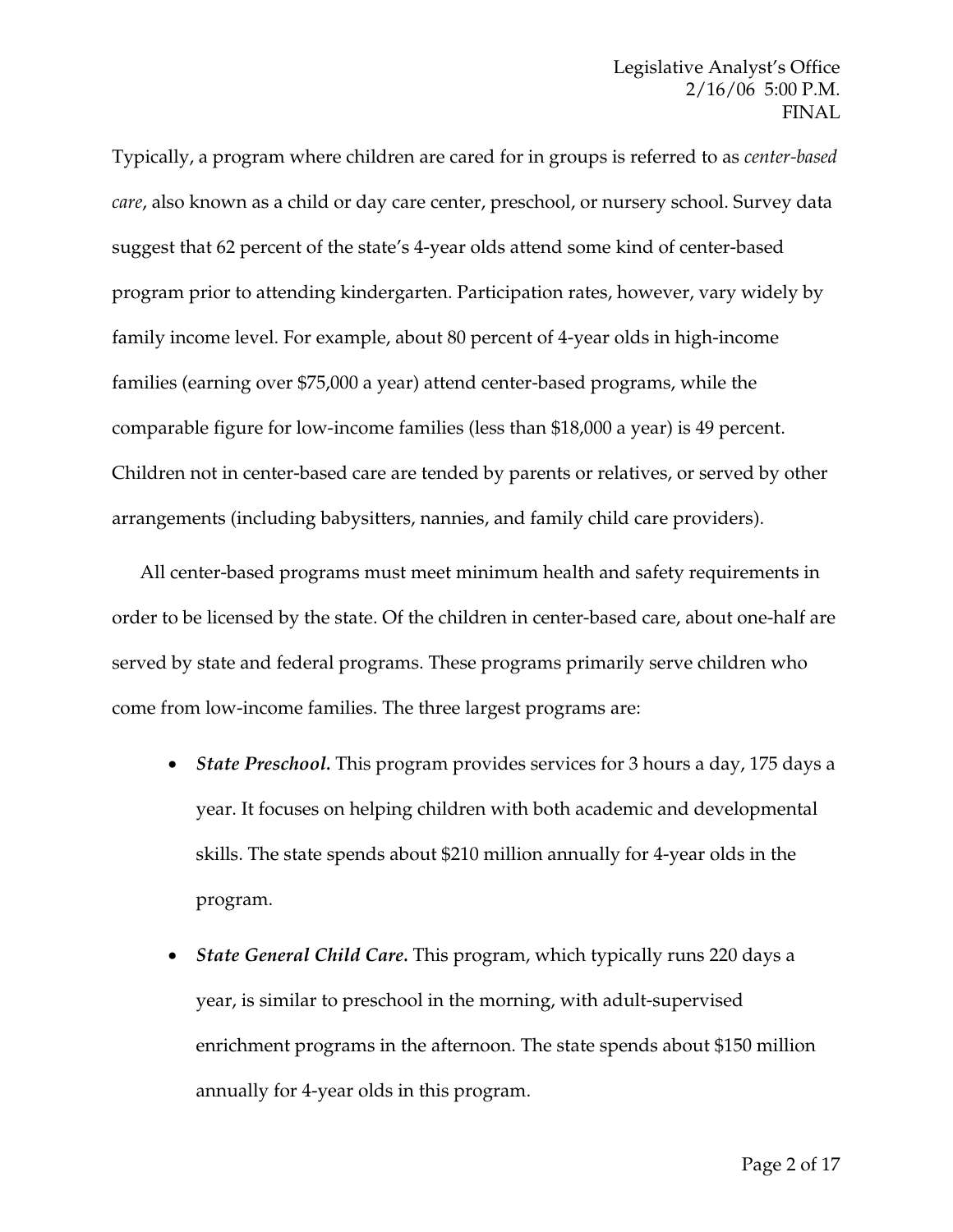• *Federal Head Start.* This provides both an education program and family support services—including health, nutrition, and social services. The federal government spends about \$500 million annually for California 4-year olds in this program.

A variety of providers—both not-for-profit and for-profit—serve the other half of California 4-year olds attending center-based programs. Families typically pay for these services. Even though most center-based programs are licensed by the state, programs can vary considerably with regard to focus, structure, participation cost, and teachers' educational backgrounds.

## **PROPOSAL**

Proposition 82 creates a new state program which significantly expands access to publicly funded preschool.

## **Who Does the Program Cover?**

The new program provides 4-year olds access to one year of free preschool. The proposition guarantees this service for all children born on or after June 6, 2006 (that is, 4-year olds starting preschool in 2010). Participation in the new preschool program would be voluntary. It would also be free of charge. (The proposition provides an exception in the case of a "funding emergency," when the Legislature could, with a two-thirds vote and approval of the Governor, pass a one-year requirement that parents pay a fee to help cover the costs of the program. Even in this case, no child could be denied access based on an inability to pay.)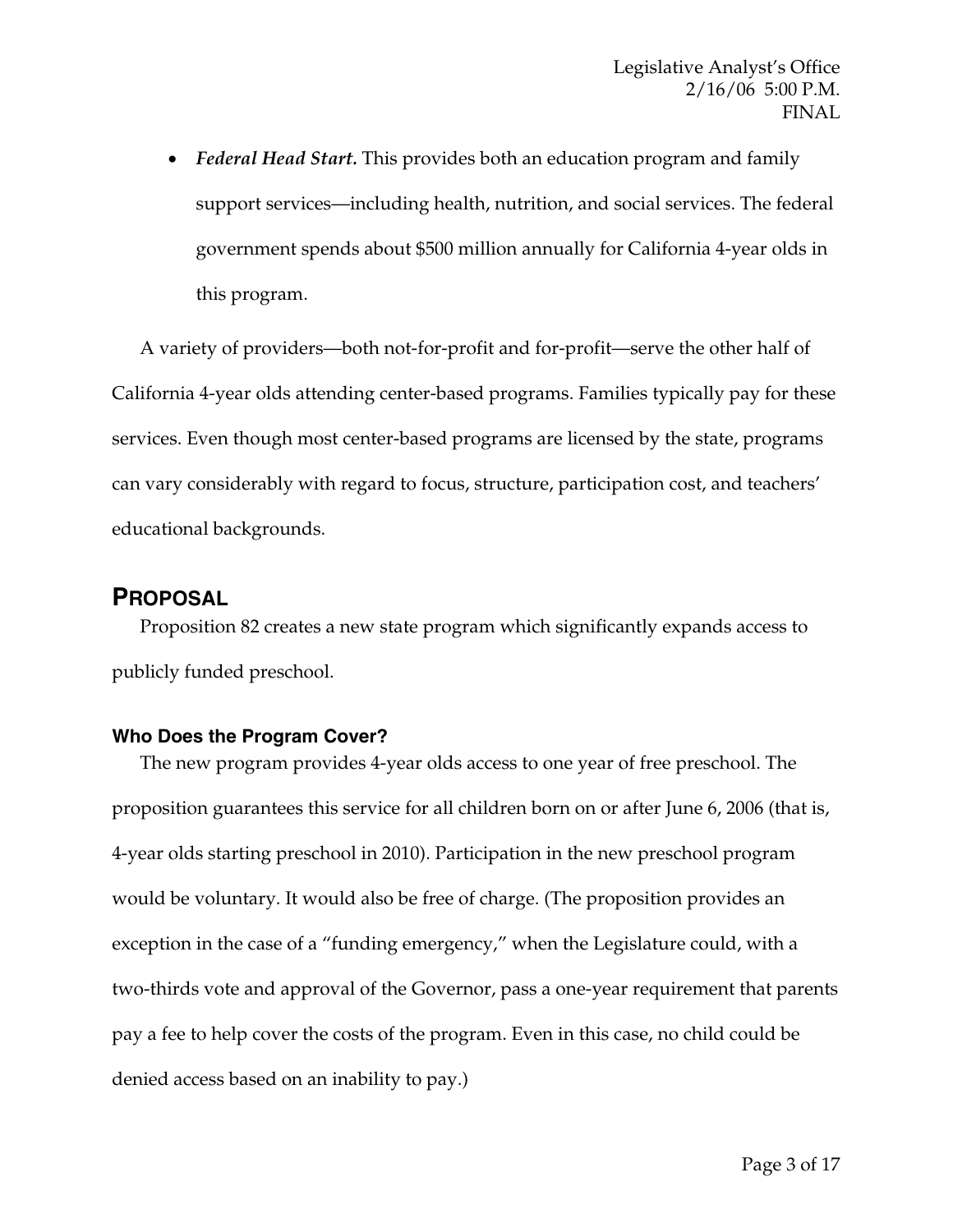## **What Are the Key Components of the Program?**

The preschool program would consist of the following major components:

- *Curriculum Standards.* The state would determine new standards for what would be taught in the new preschool program. These standards would be based on (1) what the state determines is age and developmentally appropriate and (2) the academic content that is taught in kindergarten through grade 3 classrooms.
- *Staffing Ratios.* The new program requires that for every 20 children, there must be at least one credentialed teacher and one instructional aide. By comparison, state preschool programs must have ratios of no more than 24 children taught by one teacher and two adults. Other licensed preschool programs must have ratios of at least 1 teacher to 12 children, or 1 teacher and 1 aide to 15 children.
- *Access.* The proposition requires that: (1) preschools be located near students' homes, (2) parents be permitted to choose among programs, and (3) children with special needs (including those requiring special education services and non-English speakers) have access to the program.
- *Operational Hours.* The new state preschool program must operate at least 3 hours a day, 180 days a year. This is similar to what most preschool programs currently offer, although only the state and federal programs have specific legal requirements.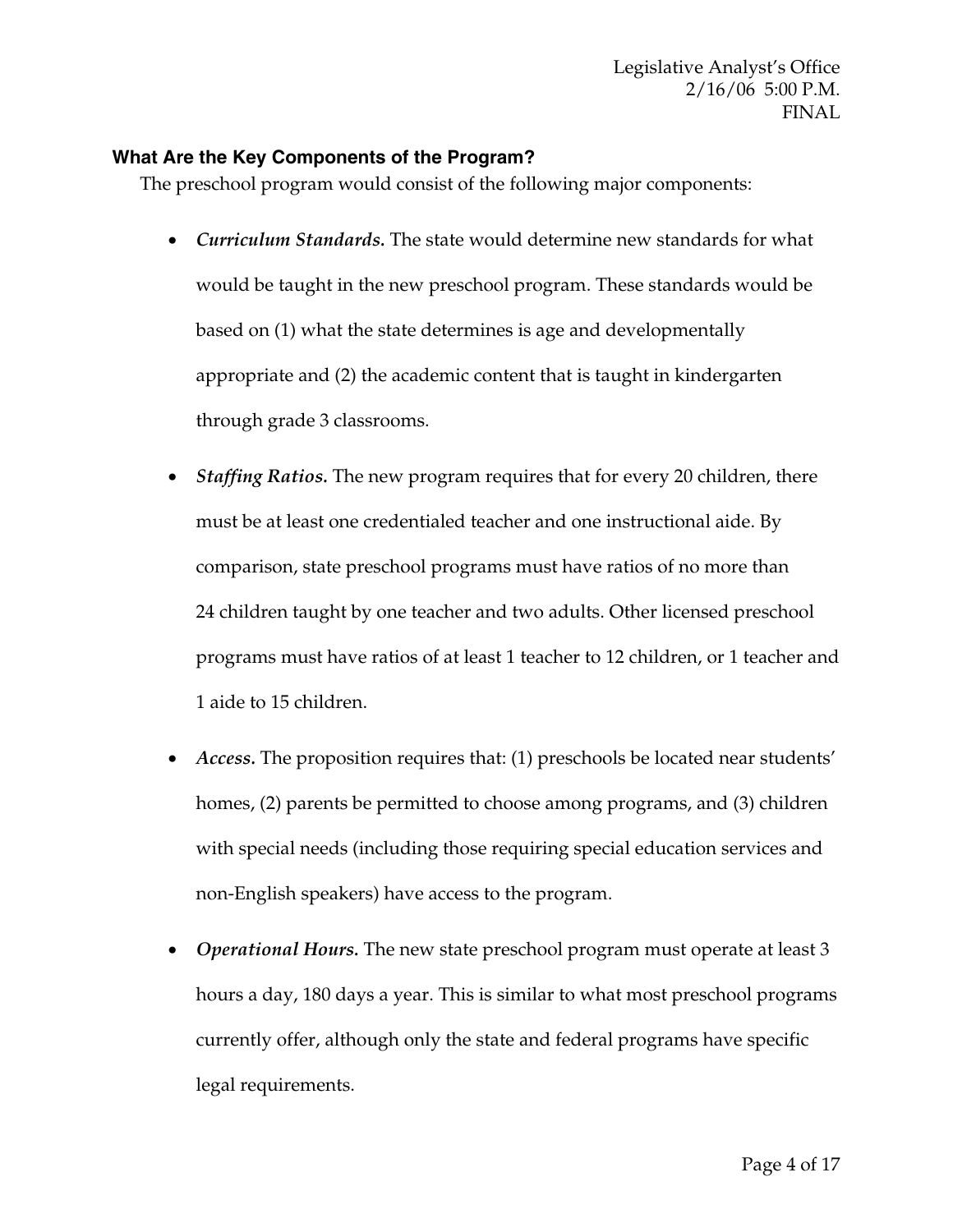#### **How Would Teachers Be Affected?**

Teachers working in a preschool funded by this measure would have to (1) meet certain qualification requirements and (2) be compensated at specified levels.

*Teacher Qualification Requirements.* The proposition significantly increases educational requirements for preschool teachers. It requires that by July 2014, all teachers in the new state preschool program must have a four-year college degree. (Researchers estimate that around 30 percent of preschool teachers in California currently have a college degree.) By July 2016, teachers would also need to hold a new early learning teaching credential. This would likely require an additional year of education beyond a college degree. (Elementary school teachers could teach in the new preschool program if they receive their elementary teaching credentials prior to 2010 and take roughly one year of college classes in early childhood education.)

Currently, there is no minimum educational requirement for instructional aides working in preschool programs. Proposition 82 requires that preschool aides in the new state program complete 48 units of college, including 24 units studying early childhood education.

Figure 2 summarizes these new requirements and compares them against current licensed preschool programs.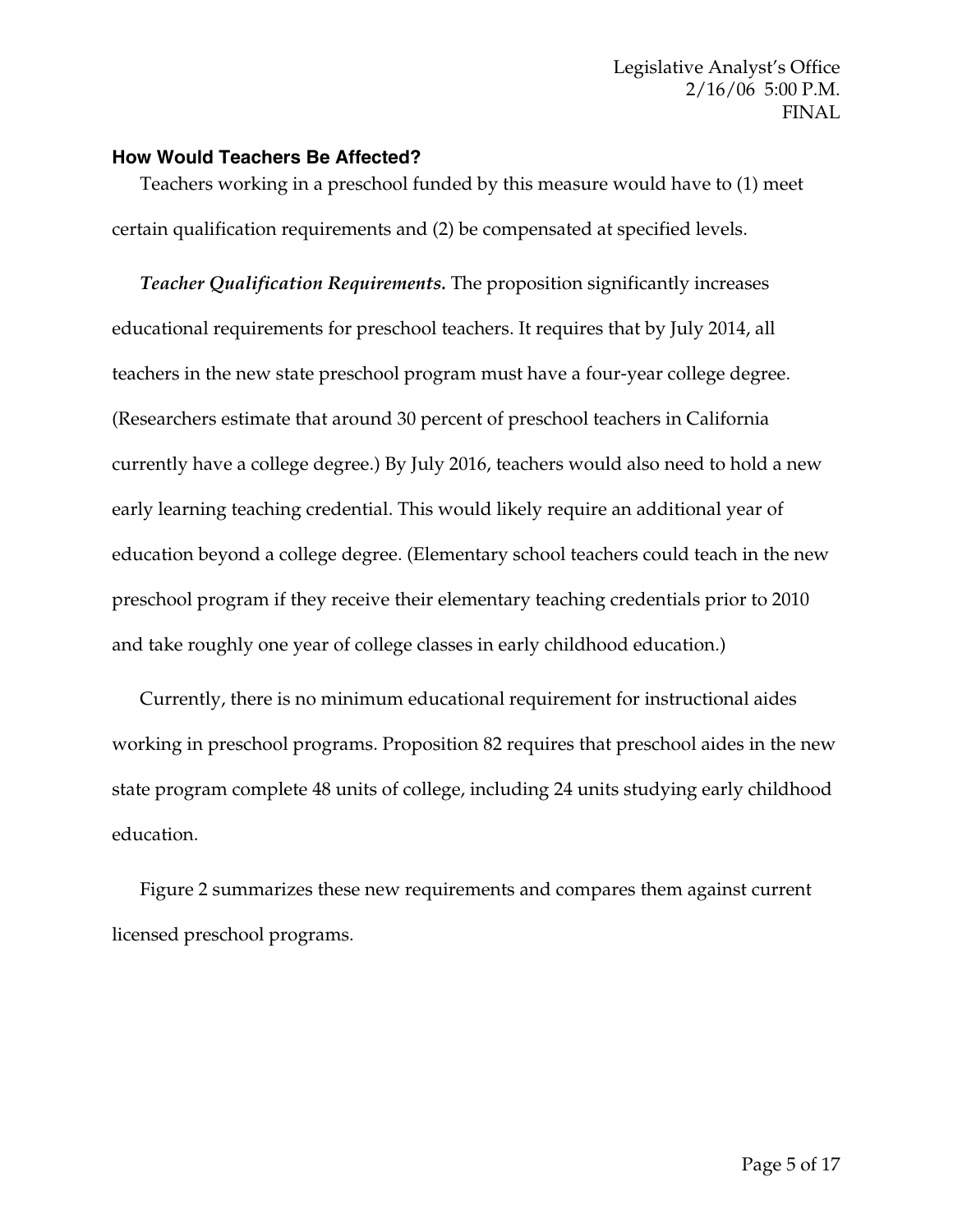| Figure 2                                                                                                                                                                                                                          |                                                                                 |  |  |  |  |  |  |
|-----------------------------------------------------------------------------------------------------------------------------------------------------------------------------------------------------------------------------------|---------------------------------------------------------------------------------|--|--|--|--|--|--|
| <b>Preschool Teachers/Aides Educational Requirements</b><br>Current<br><b>Proposition 82</b>                                                                                                                                      |                                                                                 |  |  |  |  |  |  |
|                                                                                                                                                                                                                                   |                                                                                 |  |  |  |  |  |  |
| <b>Teachers-State Preschools:</b>                                                                                                                                                                                                 | Teachers:                                                                       |  |  |  |  |  |  |
| • 40 units (about 1¼ years of college <sup>a</sup> )                                                                                                                                                                              | • College degree                                                                |  |  |  |  |  |  |
| • 24 units in $ECE^b$                                                                                                                                                                                                             | $\bullet$ ECE credential                                                        |  |  |  |  |  |  |
| Teachers-Licensed Preschools <sup>c</sup> :                                                                                                                                                                                       | • These requirements would typically<br>require five years of college           |  |  |  |  |  |  |
| • 12 units in ECE (about $\frac{1}{2}$ year of<br>college <sup>a</sup> )                                                                                                                                                          |                                                                                 |  |  |  |  |  |  |
| Aides:                                                                                                                                                                                                                            | Aides:                                                                          |  |  |  |  |  |  |
| $\bullet$ None                                                                                                                                                                                                                    | • 48 units (about 1 <sup>1</sup> / <sub>2</sub> years of college <sup>a</sup> ) |  |  |  |  |  |  |
|                                                                                                                                                                                                                                   | • 24 units of ECE (less than 1 year of<br>college <sup>a</sup> )                |  |  |  |  |  |  |
| a<br>Assumes units are semester based.<br>b<br>Early childhood education.<br>с<br>Preschools that have been licensed by the state as having met minimum health and safety<br>requirements. These include many private preschools. |                                                                                 |  |  |  |  |  |  |

*Teacher Compensation Requirements.* The measure introduces compensation requirements for preschool teachers and aides. Currently, local programs have full discretion to decide what level of salary and benefits to provide to their preschool employees. Researchers estimate that preschool teachers earn an average annual salary of around \$27,000.

The proposition requires that, once they have a college degree and early learning teaching credential, full-time preschool teachers be compensated "similarly" to teachers in the kindergarten through grade 12 (K-12) public school system in their local county. (The proposition defines "full-time" as teaching two three-hour sessions per day.)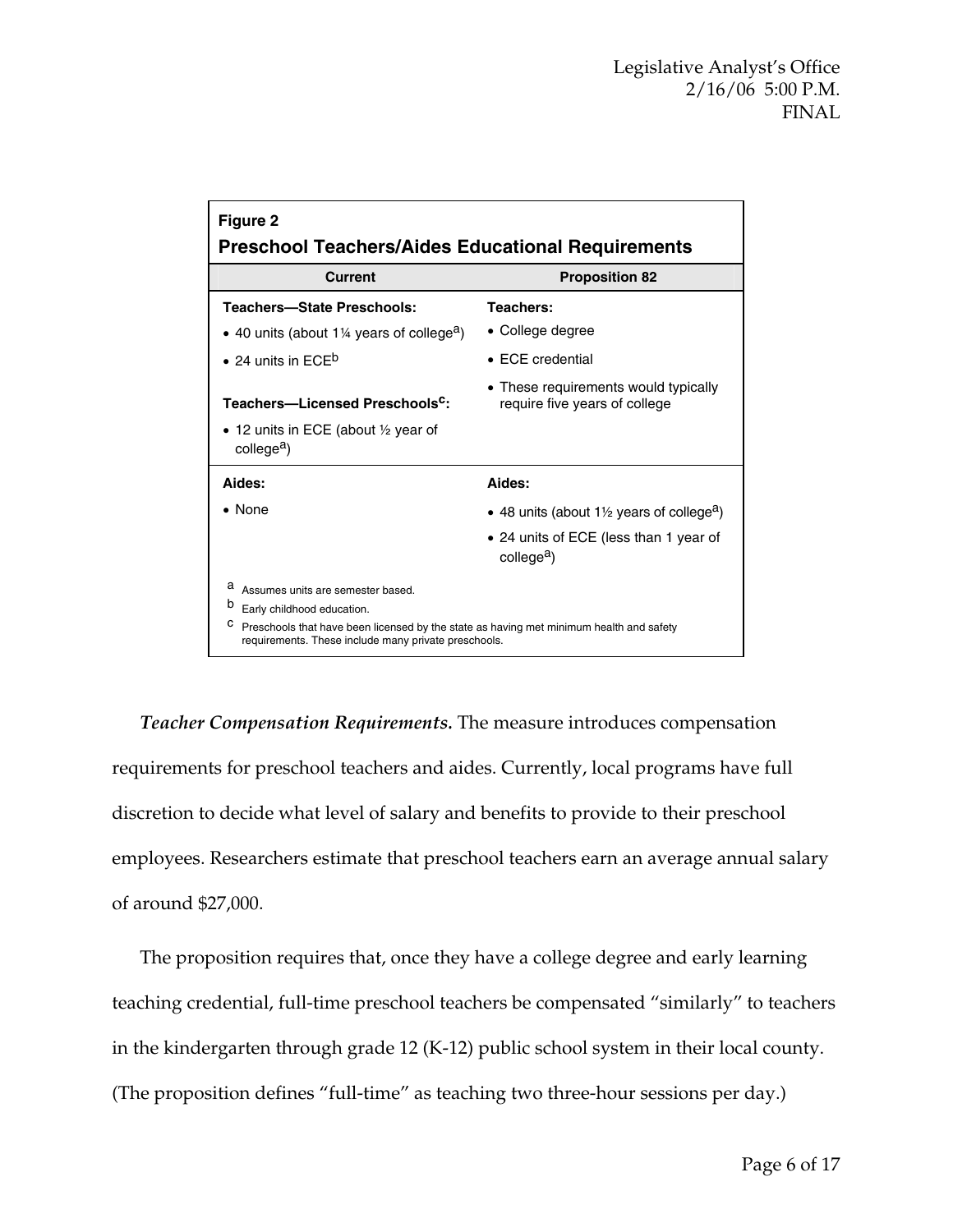Currently, the statewide average annual teacher salary for public K-12 unified school districts is around \$60,000. Together with health benefits and state and district contributions for retirement, K-12 teachers' average annual compensation package is currently around \$76,000. Like teachers, aides in the new preschool program would also have to be compensated similarly to aides in the K-12 system.

In addition, the proposition extends the collective bargaining rights currently offered to public school teachers to all employees working for providers of the new preschool program, including those who work for private preschool providers.

#### **Who Would Administer the Program?**

County Offices of Education (COEs) would have primary responsibility for implementing the program at the local level. They must develop detailed plans describing how the county will meet the program's requirements. The COEs could choose to begin offering services to children in 2007, starting with those living near lowperforming elementary schools, or they could wait and offer services to all interested students beginning in fall 2010.

The COEs would select public and/or private preschool programs to serve as providers of the new program. Providers would have to meet all the requirements described above in order to receive funding. Existing State Preschool, State General Child Care, and Head Start programs would be given priority in receiving this new funding. Similar to K-12 public schools, preschool providers would have to be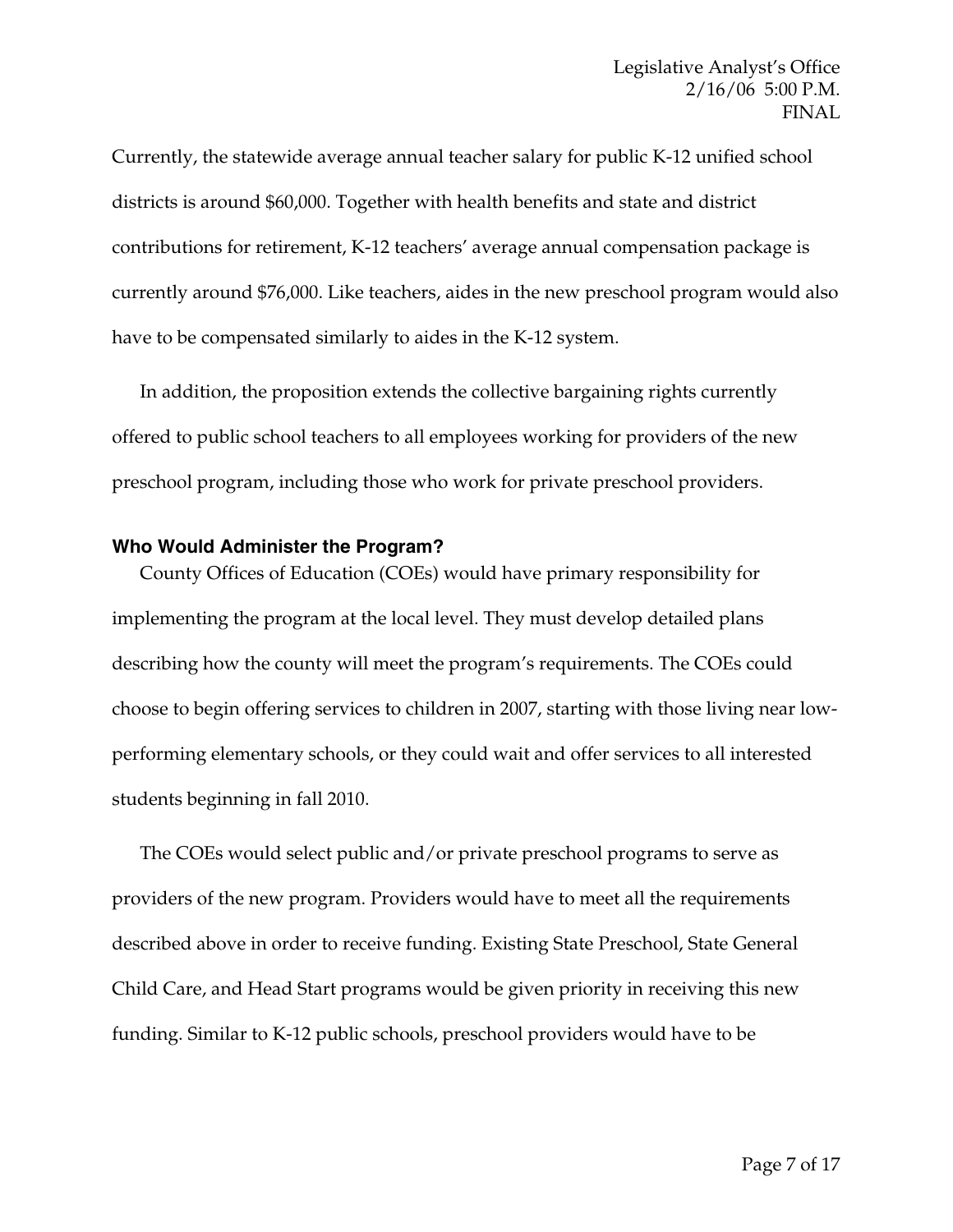nondiscriminatory and without religious affiliation in order to be eligible to participate in the new public system.

The state Superintendent of Public Instruction (SPI) would have primary responsibility for overseeing the new preschool program. The SPI would allocate funding for the new preschool program to COEs based on a uniform, statewide perstudent rate. For the first ten years of the program, funds would be distributed across counties based on the number of 4-year olds living in each county. Thereafter, funds would be distributed based on the number of students each county serves.

### **How Would the New Preschool Program Be Funded?**

The proposition establishes a new personal income tax (PIT) rate on high-income earners to support the new preschool program. The measure would impose an additional 1.7 percent tax rate on taxable incomes over:

- Individuals—\$400,000.
- Heads-of-household—\$544,457.
- Married couples—\$800,000.

This would increase the top "marginal" tax rate (that is, the rate applied to the last dollar of income) from 9.3 percent to 11 percent. (See nearby box for an example of how the new rate would affect taxpayers.) Combined, these high-income earners currently represent less than 1 percent (or about 100,000) of total personal income taxpayers in the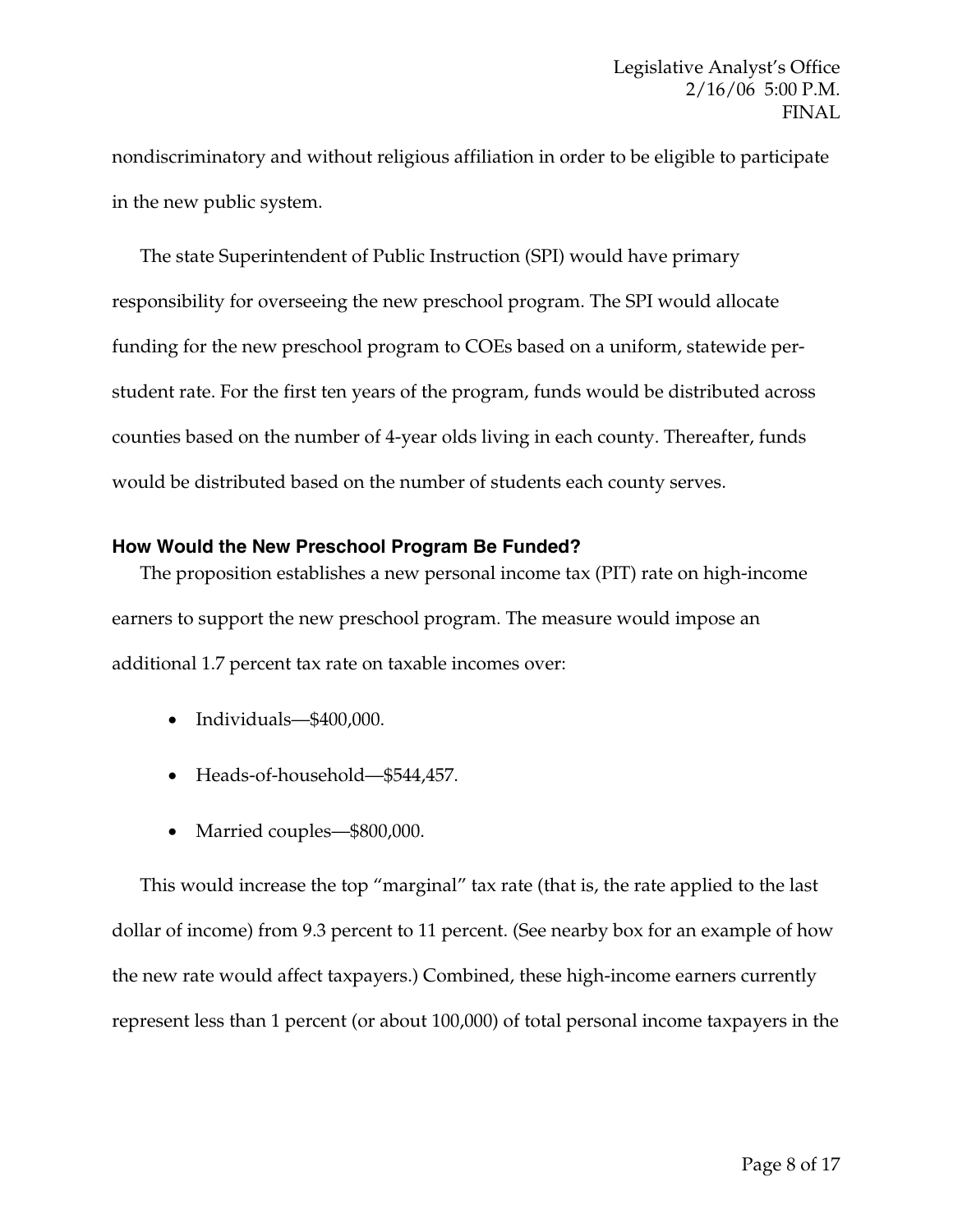state. These taxpayers pay about one-third of the \$45 billion in annual PIT revenues. The higher tax rate would take effect on January 1, 2007.

**An Example of the Impact of the New Tax Rate**  A single person with a taxable income of \$700,000 a year currently would pay 2005 California personal income taxes of about \$63,000. Most of the income would currently be taxed at the state's top marginal rate of 9.3 percent. Under Proposition 82, this same single person would pay 9.3 percent on most of the income up to \$400,000, but would then pay 11 percent on the income between \$400,000 and \$700,000. This would result in a total tax payment under the measure of \$68,100—an increase of \$5,100.

Proposition 63, passed by voters in 2004, imposes an additional 1 percent tax rate on incomes above \$1 million to support mental health services. (This tax currently raises around \$700 million a year for these services.) Taxpayers with incomes above \$1 million would continue to pay this added rate under Proposition 82. Thus, Proposition 82's additional 1.7 percent rate would increase these taxpayers' total marginal PIT rate from 10.3 percent to 12 percent. Based on current information, this would be the highest state PIT rate in the country.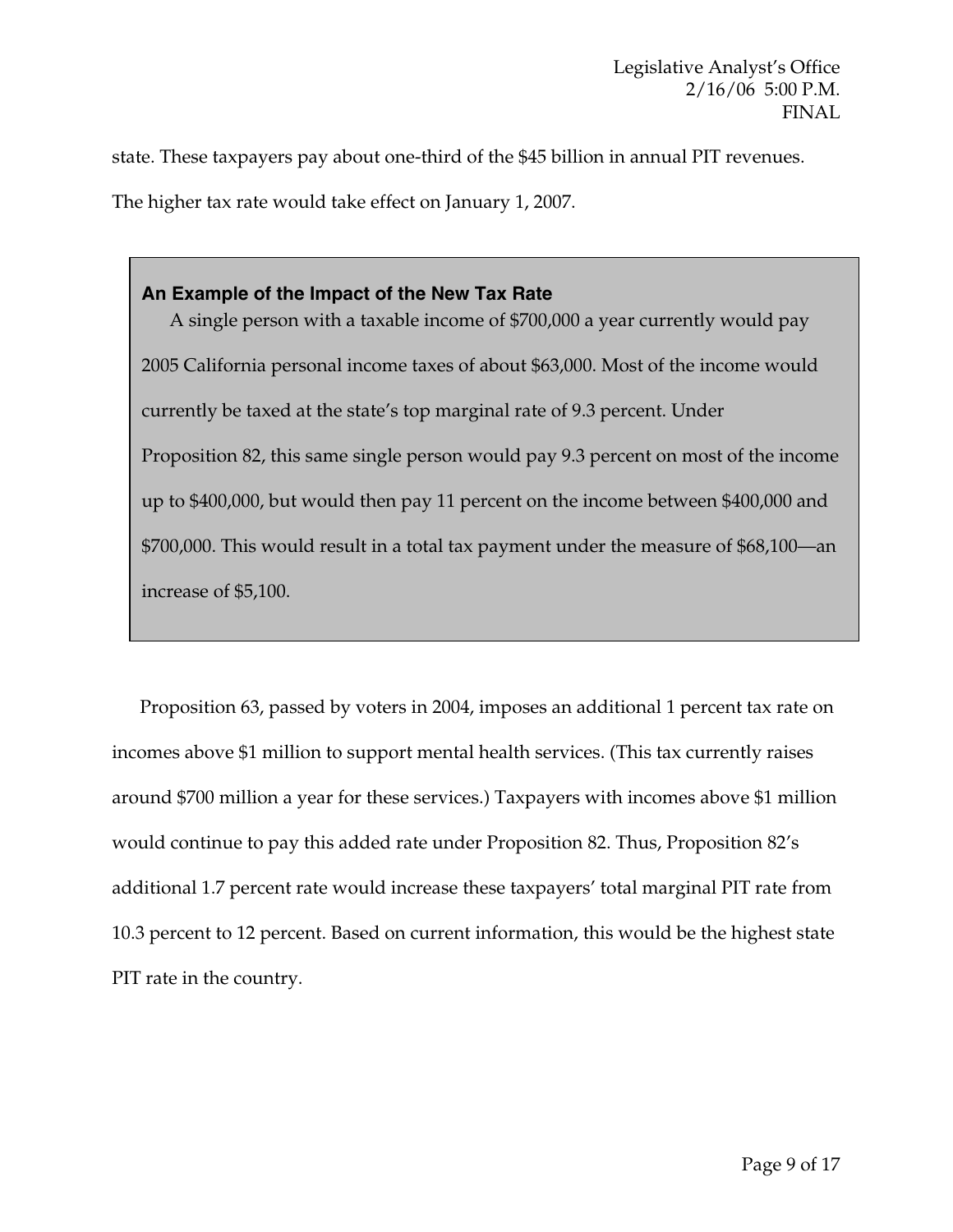#### **How Would the Funds Be Used?**

Revenues generated from the new tax described above would be deposited directly in a special state preschool fund. The revenues could only be used to support the new preschool program and not for any other purpose or program.

There are four primary ways in which these funds would be spent: (1) funding the day-to-day operations of preschools, (2) establishing facilities to house the program, (3) training teachers and aides, and (4) developing a reserve fund to help guarantee future program stability.

*Program Operations.* The majority of the revenues generated for the preschool program would be used to provide salaries and benefits for teachers, aides, and directors; purchase supplies and materials; administer, evaluate, and oversee the program; and support other operational and maintenance needs. (The proposition limits state and local program administration costs to no more than 6 percent of total annual program expenditures.)

*Facilities and Teacher Training.* Beyond these ongoing operational expenditures, Proposition 82 also allocates certain funds for start-up costs. Specifically, it allows a total of up to \$2.7 billion of the tax revenues generated for the preschool program to be used primarily over the first ten years of the program to fund the following activities:

• *Up to \$2 Billion for Facilities to House Preschool Programs.* These funds may be used to support construction, lease, purchase, or renovation of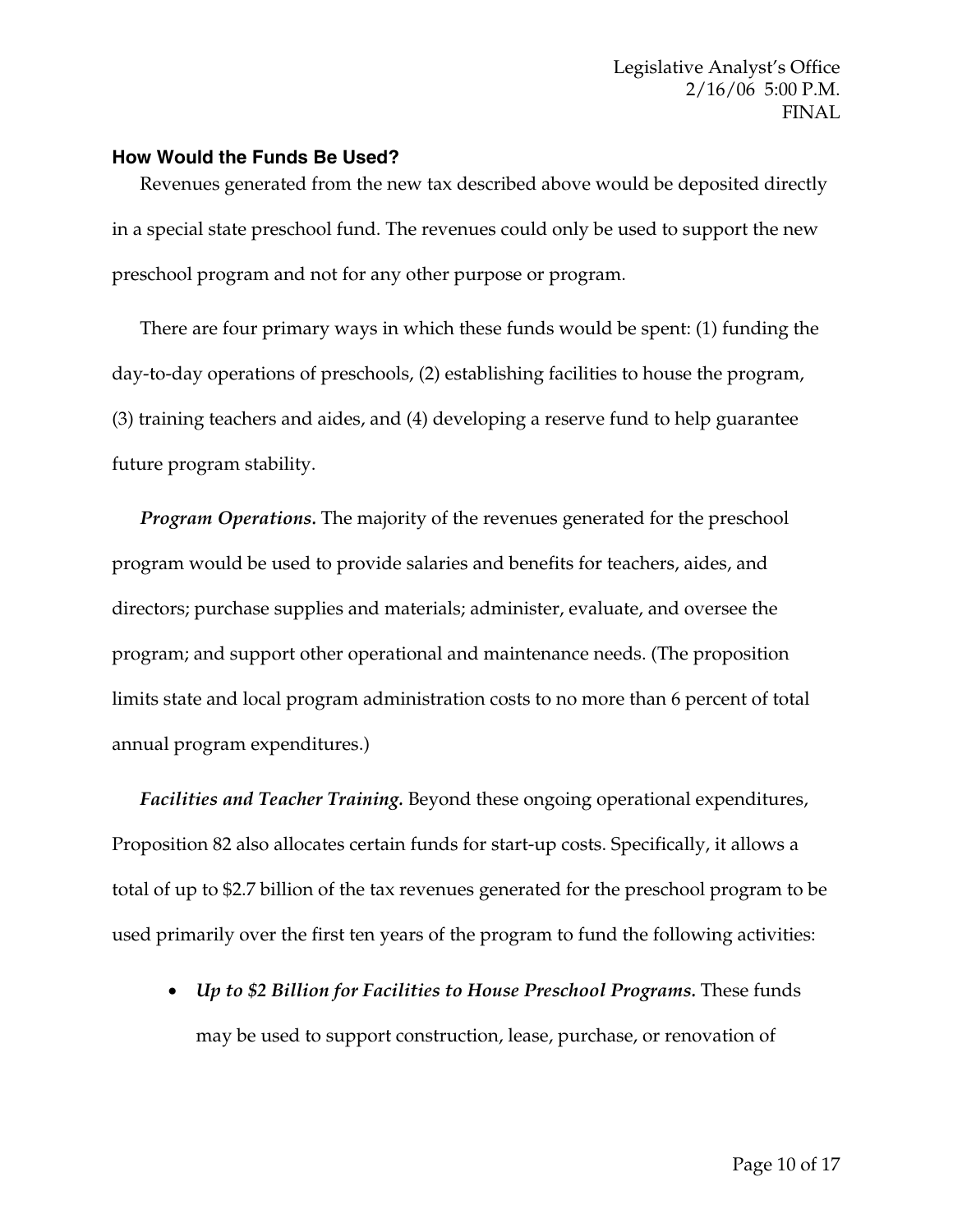facilities. Based on facility needs plans submitted by each COE, the Superintendent would determine the timing and distribution of this funding.

• *Up to \$700 Million to Help Prepare Preschool Teachers and Aides to Meet New Qualification Requirements.* Up to \$200 million may be used for financial aid (scholarships or forgivable loans) to support full- or part-time students seeking to attain the college education required of teachers and aides in the new preschool program. Up to \$500 million may be provided to the state's public colleges and universities to develop and offer coursework in early childhood education, including a new preschool teacher credentialing program.

*Reserve.* In addition, Proposition 82 establishes an operating reserve for the preschool program. Over the course of the first ten years after passage of the proposition, a portion of the revenues generated by the new tax must be set aside in this reserve account. After ten years, the account must contain enough funds to operate the new preschool program for one year. The program could access the reserve in any year that the statewide per-student preschool program funding level would decline without it.

*Implementation Dates.* As described above, the measure has various starting dates and timeframes specified for various activities. Figure 3 summarizes these implementation dates.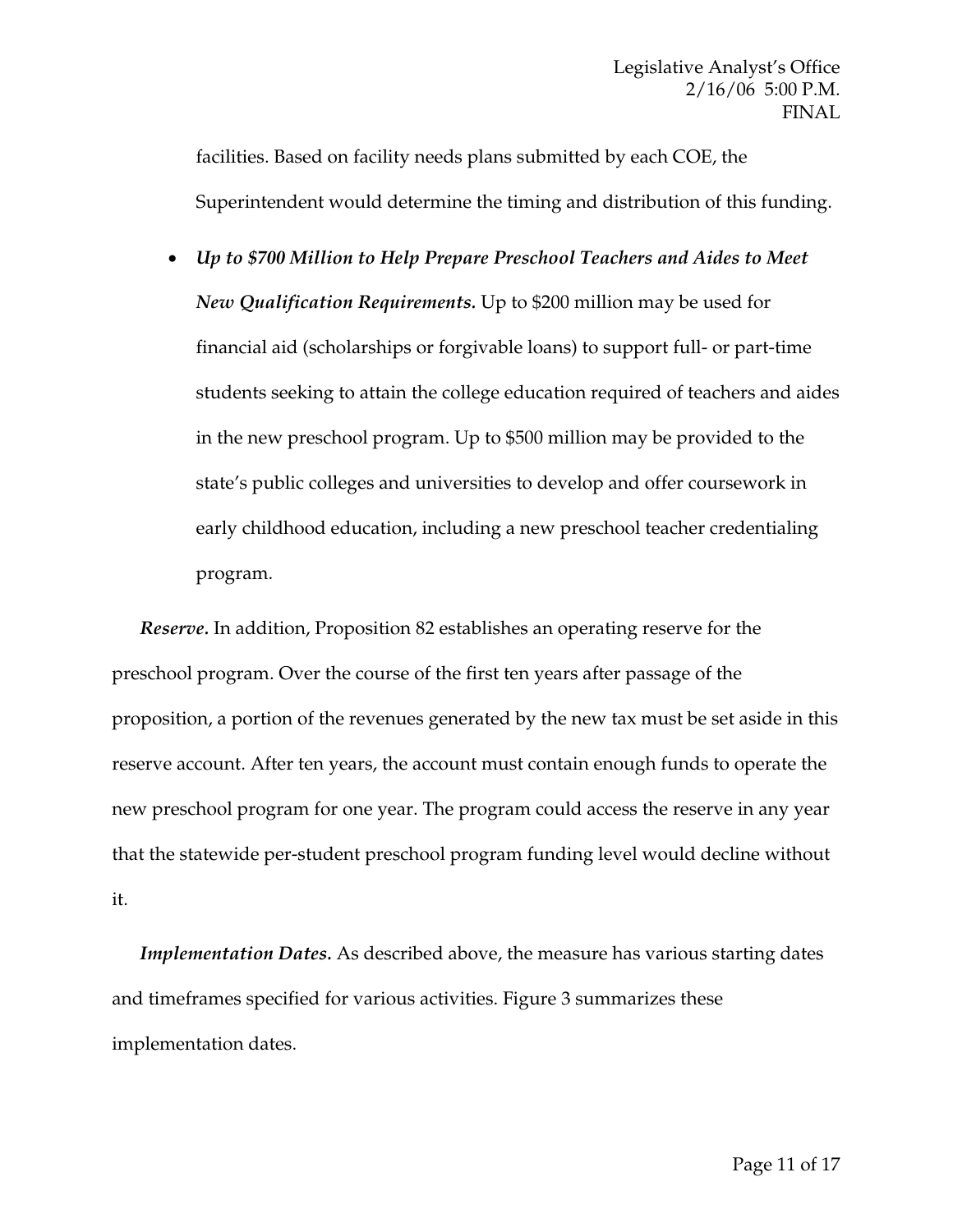| Figure 3<br>Timeline for Implementation of Proposition 82 |                                                                                                                                                    |  |  |  |  |  |  |
|-----------------------------------------------------------|----------------------------------------------------------------------------------------------------------------------------------------------------|--|--|--|--|--|--|
| <b>Finance</b>                                            |                                                                                                                                                    |  |  |  |  |  |  |
| 2007                                                      | New tax on high-income earners begins to generate revenue for new<br>preschool program (roughly \$2 billion annually).                             |  |  |  |  |  |  |
| 2007-17                                                   | Funding provided for facilities to house preschool program (up to<br>\$2 billion in total over life of program).                                   |  |  |  |  |  |  |
| 2016                                                      | State operating reserve must contain enough funds to operate the<br>program for one year.                                                          |  |  |  |  |  |  |
| <b>Program Requirements</b>                               |                                                                                                                                                    |  |  |  |  |  |  |
| 2007-10                                                   | Counties can choose to offer preschool services to 4-year olds,<br>prioritizing children who live near low-performing elementary schools.          |  |  |  |  |  |  |
| 2010                                                      | All 4-year olds in the state must have equal access to free, voluntary<br>preschool services.                                                      |  |  |  |  |  |  |
| <b>Teacher Training</b>                                   |                                                                                                                                                    |  |  |  |  |  |  |
| 2007-17                                                   | Grants provided to public universities and colleges to train teachers<br>and aides (up to \$500 million).                                          |  |  |  |  |  |  |
| 2007-17                                                   | Grants provided to individuals taking college courses required for<br>teachers and aides (up to \$200 million).                                    |  |  |  |  |  |  |
| 2014                                                      | Teachers must have a college degree. Aides must have a year and a<br>half of college, and have taken several early childhood education<br>courses. |  |  |  |  |  |  |
| 2016                                                      | Teachers must hold an early learning teaching credential or the<br>equivalent.                                                                     |  |  |  |  |  |  |

# **FISCAL EFFECT**

Proposition 82 would have significant impacts on both state revenues and spending.

### **State Revenues**

As noted above, the higher PIT rate created by the proposition would take effect

January 1, 2007. We estimate that this rate would raise roughly \$500 million in 2006-07

(a partial fiscal year effect). Revenues would increase to a full-year amount of about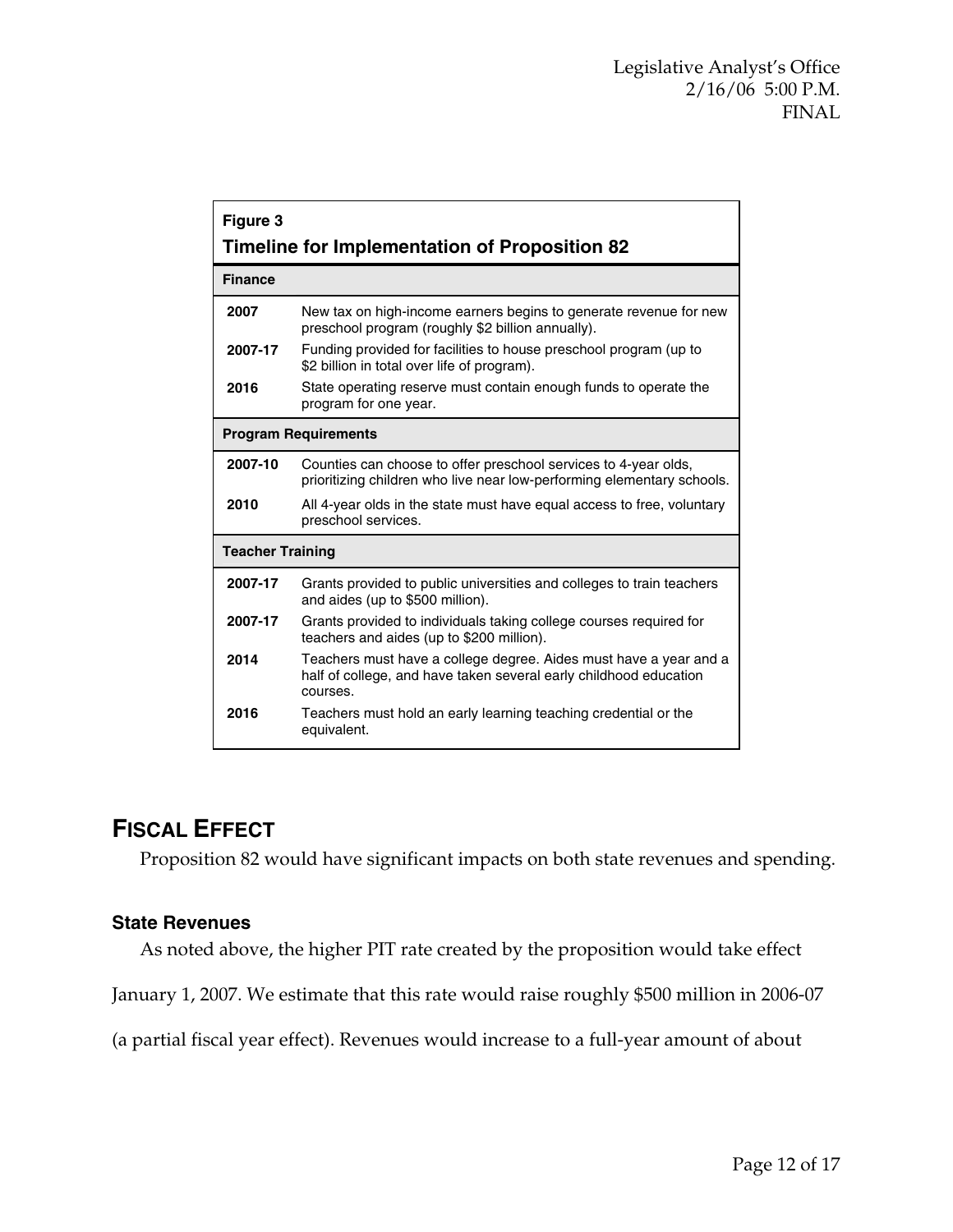\$2.1 billion in 2007-08, and then grow to around \$2.6 billion by 2010-11, when the program would be open to all 4-year olds in the state.

*Potential Taxpayer Responses.* Exactly how taxpayers would respond to the higher marginal tax rate created by Proposition 82 is difficult to estimate. The above revenue estimates, however, incorporate certain actions taxpayers would likely take. For example, the estimates assume that some high-income taxpayers will take actions—such as changing the way that some business-related income is claimed—to minimize the net impact of the PIT rate increase. By reducing the overall income claimed by these highincome earners, these actions would also result in some annual revenue reductions to the state General Fund (around \$100 million) and the mental health program created by Proposition 63 (in the tens of millions of dollars).

The above estimates do *not*, however, take into account more extreme taxpayer responses—such as high-income earners leaving the state or not moving here—as a result of the higher rates. To the extent this occurred, revenues for the new preschool program, the state General Fund, and the Proposition 63 mental health program could be reduced more significantly.

#### **Impact on Preschool Program Spending**

As noted above, all the revenues raised by the higher tax rate would be available solely for the new preschool program. The following amounts would be set aside during the first ten years of the program:

• Up to \$2.7 billion for facilities, teacher training, and financial aid.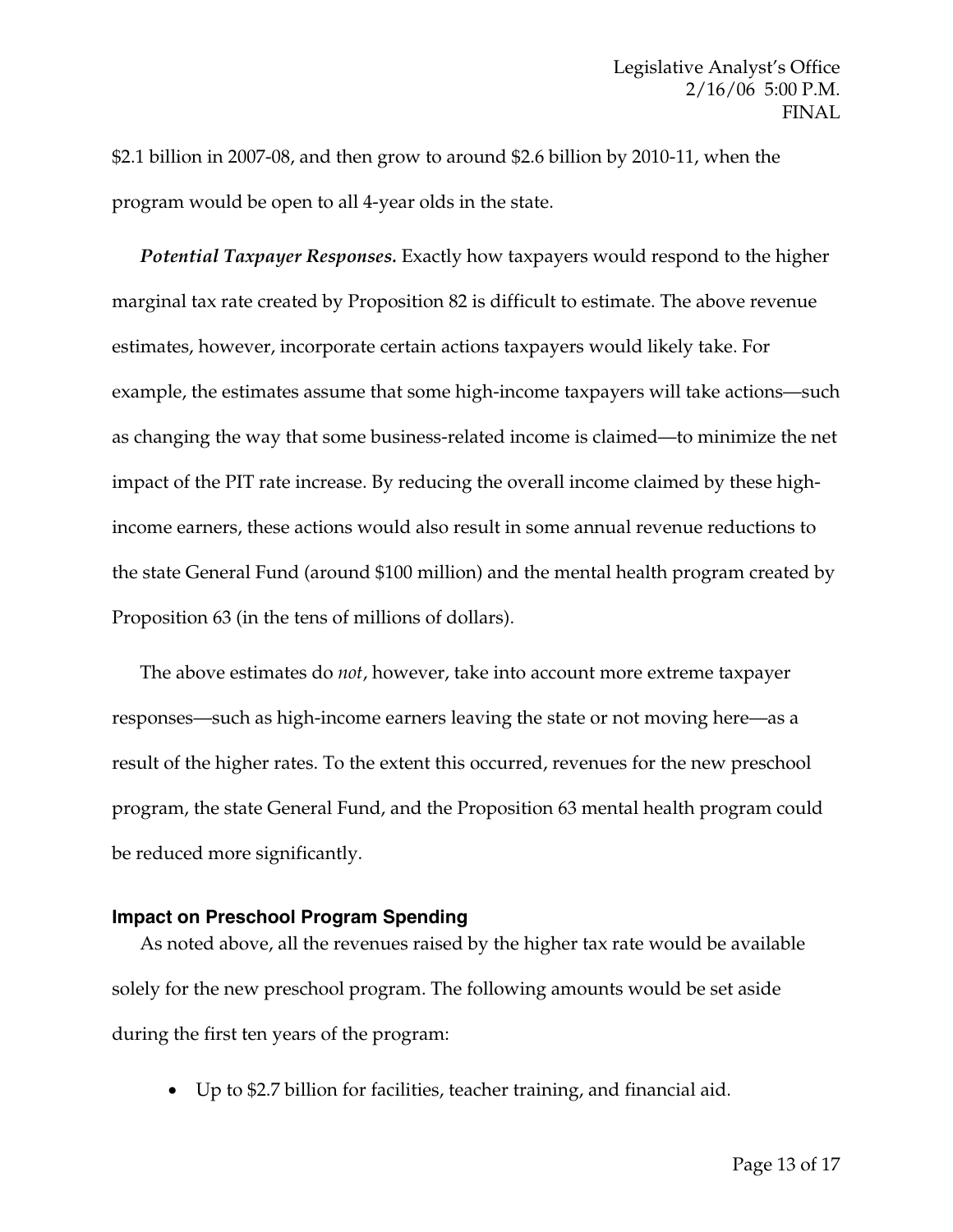• A reserve containing enough funds in 2017 to run the program for one year.

The remaining funds would be available for the day-to-day operation of preschools.

*Measure Would Provide Around \$6,000 Per Student.* We estimate that there would be about \$2 billion a year to run the preschool program in 2010-11, the first year all 4-year olds are guaranteed access to a preschool program. The level of funding available for each preschool student would depend primarily upon the number of children who decide to participate in the program. Based on information from other states that offer public preschool for all 4-year olds, our best estimate is that—over time—roughly 70 percent of 4-year olds would participate in the new preschool program. (See nearby box for more information on possible participation in the program.) At this rate, we estimate that in 2010-11, the proposition would provide around \$6,000 per student in the new preschool program. (By comparison, we estimate that California's per-student funding rate for its existing state preschool would be approximately \$4,000 in 2010-11.) The overall amount of revenue would not change regardless of the number of children who enroll, so per-student funding levels would increase if fewer children chose to participate and decrease if more children enrolled in the program.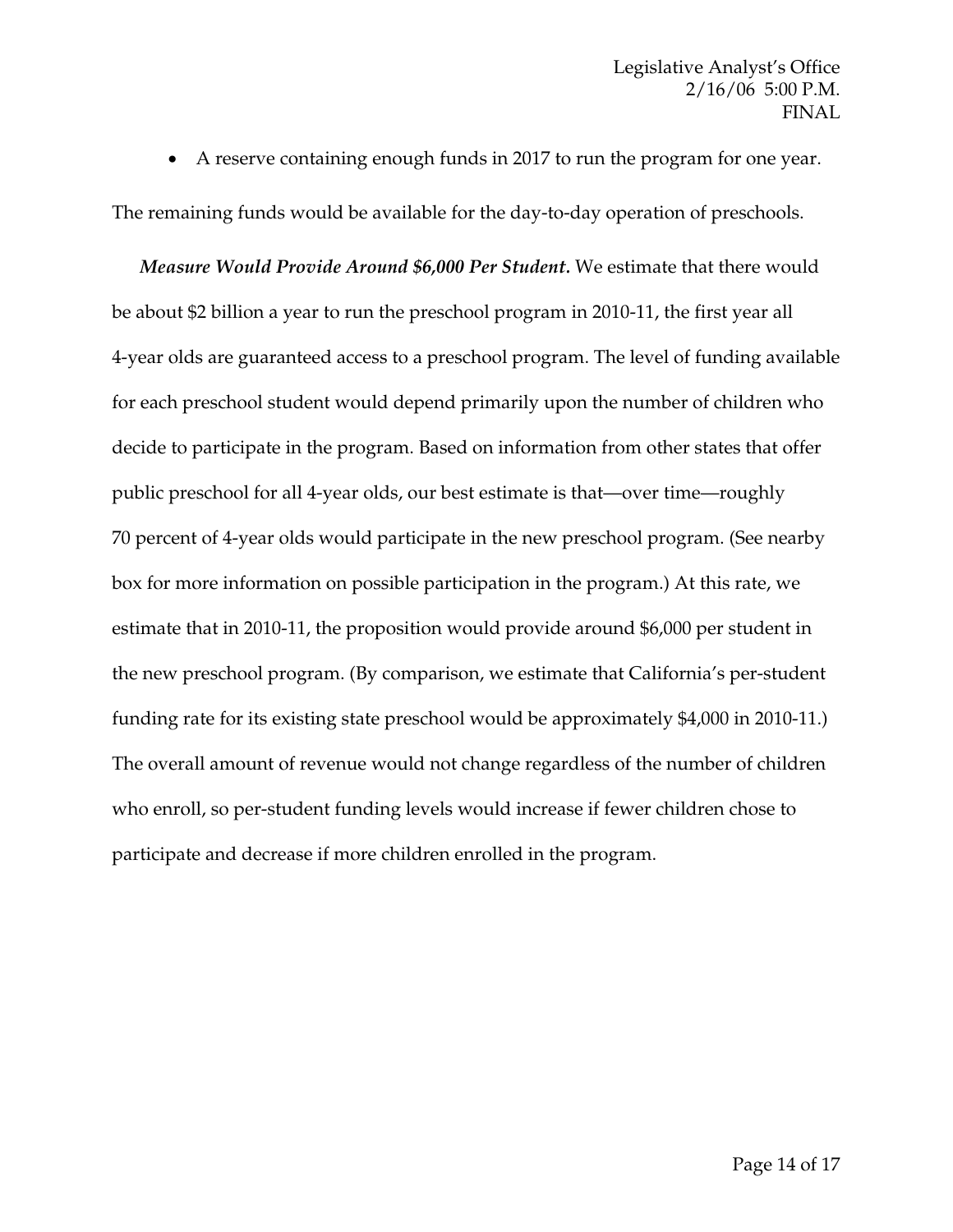#### **Participation Rates Will Likely Increase**

Reports from other states that have implemented voluntary public preschool for all 4-year olds suggest that as many as 70 percent of California's 4-year olds may opt to participate in the new state program over the long run. In addition, some families will opt to keep their children in private preschools. This could be around 10 percent of all 4-year olds. Combining both private and public preschool expected participation rates, the percent of 4-year olds attending center-based preschool may increase to as high as 80 percent statewide. This compares to the current center-based enrollment estimate of 62 percent.

*Existing Programs Could Augment the Per-Pupil Funding Rate Statewide (\$750 to \$2,000 Per Pupil).* The new preschool program may also be able to take advantage of resources provided to existing state and federal programs that serve 4-year olds. Depending upon future legislative decisions, the rate at which these programs maintain existing services, and how the costs of special education students are addressed, these programs could contribute additional support to the new preschool program in the range of \$750 to \$2,000 per student. Adding these funds to the funding provided by Proposition 82, there would be between \$6,750 and \$8,000 per pupil for preschool operations in 2010-11.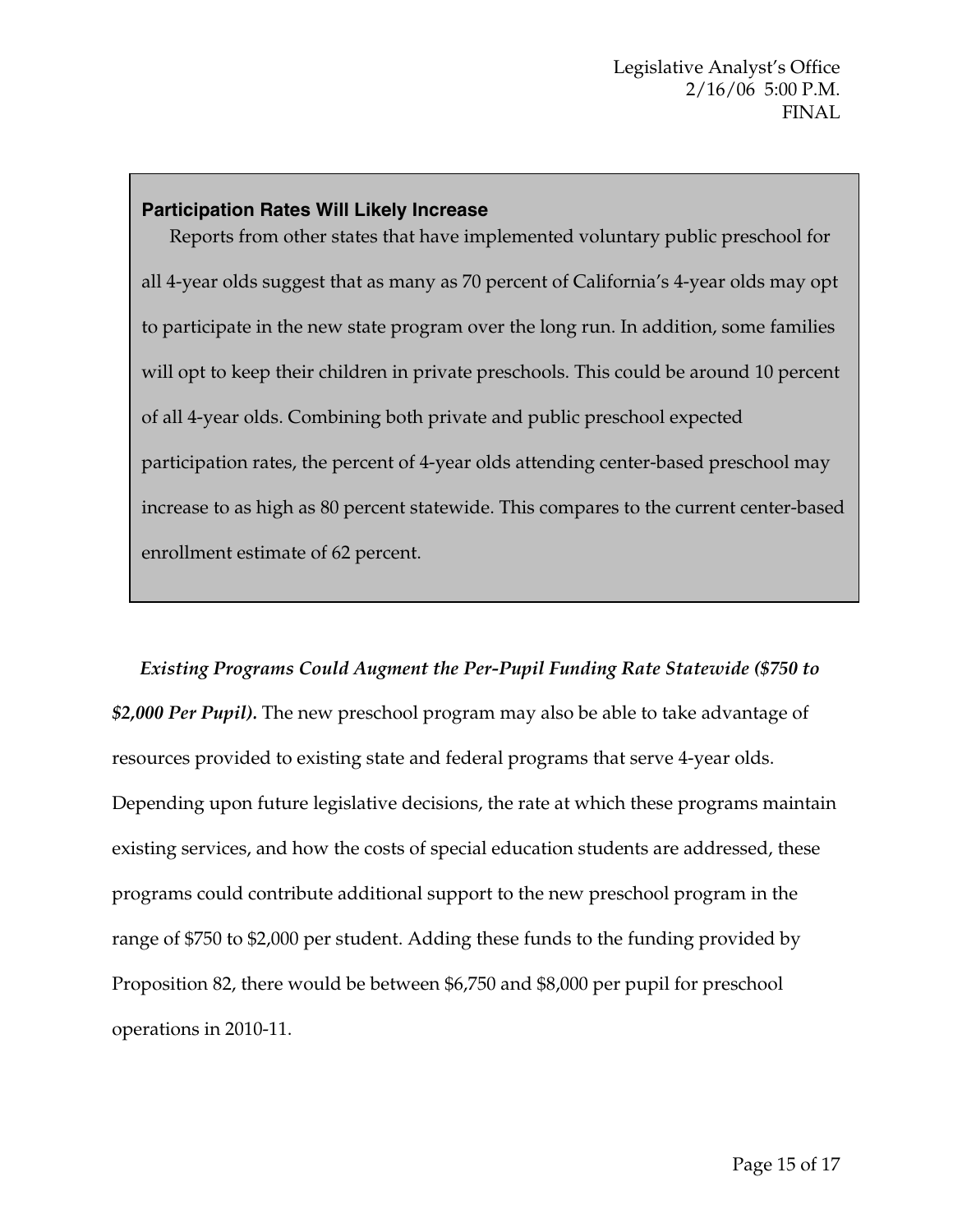*Comparisons With Other States.* Figure 4 shows a comparison of how other states funded public preschool programs in 2004. Currently, California's per-pupil funding for its state preschool program is in the same spending range as about one-half of the other states in the country. Proposition 82's funding level would mean a significant increase in the amount of state resources provided for each preschool child. This level of support would make California's one of the highest funded state preschool programs in the country.

| \$6,000 or<br>Less than<br>\$4,000-\$5,999<br>\$2,000-\$3,999<br>\$2,000<br>more<br>Alabama<br>Connecticut<br><b>Illinois</b><br>Kansas<br>Alaska<br>Minnesota<br>Oklahoma <sup>a</sup><br>Texas<br>Maine<br>Idaho<br>New Jersey<br>Delaware<br>Arizona<br>lowa<br>Indiana<br>Massachusetts<br>Arkansas<br>Kentucky<br>Virginia<br>Maryland<br>Oregon<br>North Carolina<br>Washington<br>Nebraska<br>Louisiana<br><b>California</b><br>West Virginia<br>Colorado<br>Michigan<br>New Mexico<br>Ohio<br>Montana | Figure 4<br><b>State Preschool Spending Per Enrolled Child</b> |           |                            |          |           |                |                                                                              |  |  |  |
|---------------------------------------------------------------------------------------------------------------------------------------------------------------------------------------------------------------------------------------------------------------------------------------------------------------------------------------------------------------------------------------------------------------------------------------------------------------------------------------------------------------|----------------------------------------------------------------|-----------|----------------------------|----------|-----------|----------------|------------------------------------------------------------------------------|--|--|--|
|                                                                                                                                                                                                                                                                                                                                                                                                                                                                                                               |                                                                |           |                            |          |           |                | No Program                                                                   |  |  |  |
| Nevada<br>Vermont<br>Georgia <sup>a</sup><br>Hawaii<br>New York<br>Utah<br>Wyoming                                                                                                                                                                                                                                                                                                                                                                                                                            |                                                                | Tennessee | <b>Florida<sup>a</sup></b> | Missouri | Wisconsin | South Carolina | Mississippi<br>New Hampshire<br>North Dakota<br>Rhode Island<br>South Dakota |  |  |  |

## **Other Potential Spending Impacts**

Proposition 82 could have a number of other potential fiscal effects. For instance:

• *Preschool Program Could Affect Districts' Special Education Costs.* State and

federal law requires school districts to serve the educational needs of 4-year